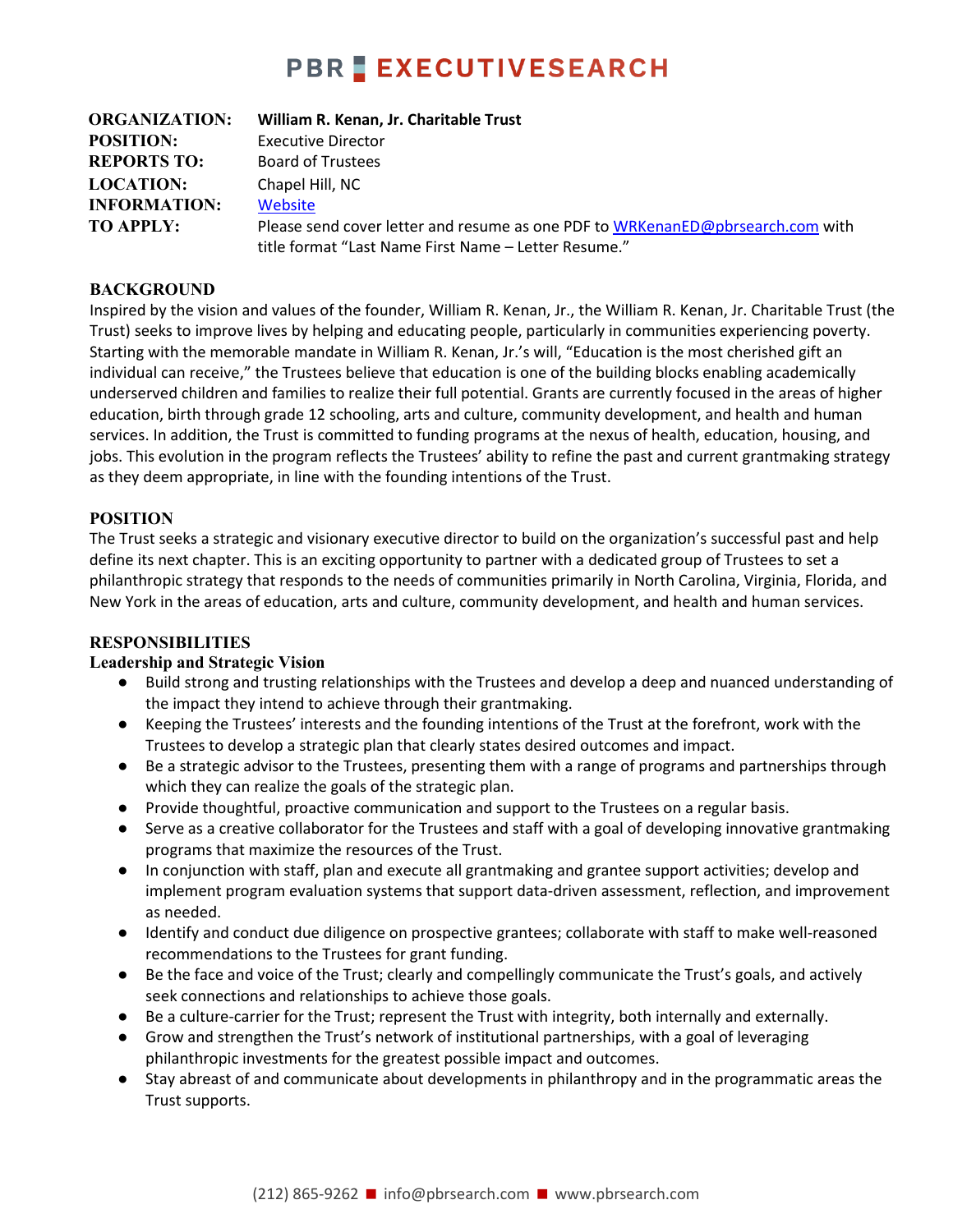# **PBR EXECUTIVESEARCH**

#### **Organizational Development and Operations**

- Assess and build out the Trust's team as needed by making strategic hires in line with organizational goals in the areas of program development, operations, and administration.
- Provide vision, leadership, and direction to the team, ensuring their activities are aligned with stated outcomes and focused on realizing the philanthropic intentions of the Trustees; provide meaningful opportunities for staff development and growth.
- Foster an organizational culture that values and inspires all staff members, motivating them to reach their fullest and most productive potential as a cohesive team with both subject matter expertise and operational talent.
- With staff, coordinate closely with corporate Trustees to carry out all administrative functions. Develop and maintain optimal organizational infrastructure to support staff capacity and efficiency; recommend improvements related to grants management, operational support, and the functioning of the office.
- Supervise relevant staff in maintaining the highest standards for all operations of the Trust, including compliance with the terms of the Trust, applicable state law, and tax and regulatory requirements. Monitor compliance with annual IRS-required minimum distribution requirements; support external auditor annual review and implement recommendations; in coordination with outside consultants, supervise filings related to insurance, labor laws, retirement, and other staff benefits.

## **QUALIFICATIONS**

The ideal candidate for this position will be a curious, driven, and inspiring leader with a deep passion for improving lives. Specifically, the executive director will possess:

#### **Experience**

- Leadership experience with a relevant organization or foundation known for quality and excellence; previous grantmaking experience a plus.
- Superior organizational development and business operations experience, with the ability to identify and implement the staffing and structures necessary to create a best-in-class organization.
- Solid project management experience, with the ability to set goals, adjust and rethink systems, manage deadlines, and evaluate results.
- Experience successfully designing and implementing strategic planning processes.
- A successful track record as an advocate for mission-driven causes.

## **Personal Attributes**

- Strong interpersonal skills, with the ability to develop effective relationships and partnerships both internally and externally.
- An ability to think critically and creatively about the complex, interconnected issues the Trust works to address, and the capability to develop strategic, holistic grantmaking initiatives.
- An aptitude for facilitating dialogues that cover a wide range of ideas, ambitions, and opinions. Skilled at getting to the heart of, and comfortable holding the complexity of, challenging issues without giving in to oversimplification.
- Political savvy and diplomacy, with the ability to work effectively with, and gain the respect and support of, stakeholders from a wide array of backgrounds and perspectives; current networks and credibility with a range of leaders, thinkers, and advocates in relevant fields.
- Presence to serve as an effective spokesperson and ambassador for the Trust, with strong verbal and written communication skills; ability to travel as needed to represent the Trust.
- Desire to develop and strengthen relationships locally, regionally, and nationally with a wide range of individuals, organizations, and government entities.

## **COMPENSATION**

- Highly competitive salary, commensurate with experience
- Generous, comprehensive benefit package